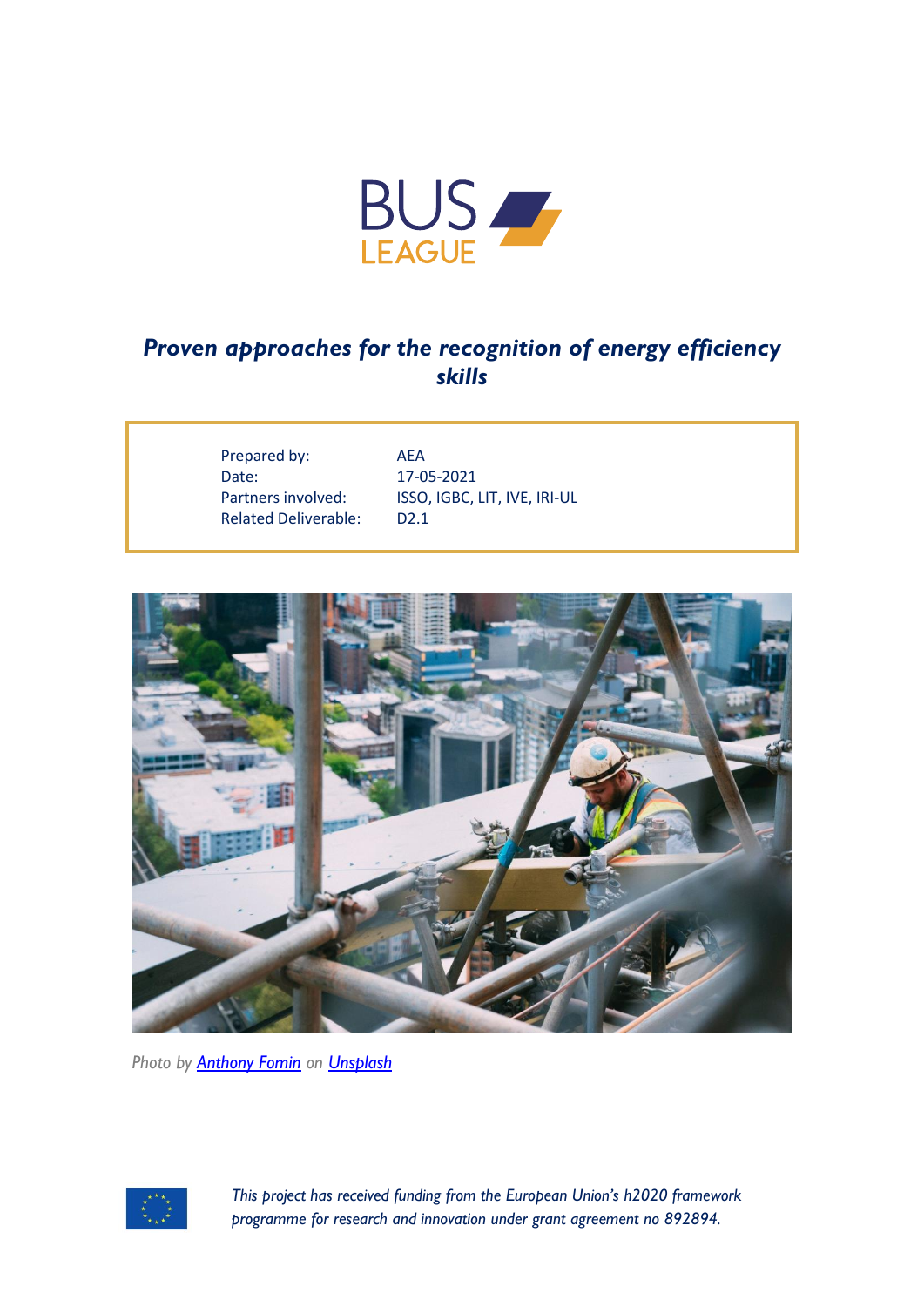## **STATUS OF TRAINING IN CONSTRUCTION SETOR**

New requirements – related to buildings with high-energy performance or "nearly zero energy building standards (nZEB)" – are the main challenges for the construction industry across Europe. In order to be able to implement this sensibly, workers must be trained accordingly. Since 2010, the need for upskilling the workforce in construction sector to address the challenges in new construction and deep renovation of the buildings has been highlighted within the BUILD UP Skills initiative and following programs for the construction sector. In many successful projects, vast knowledge and insight has been gained and many methods used to implement various training schemes. Despite these successful actions, the main challenge now remains in placing these schemes in the construction market and supporting legislative changes that will stimulate the demand for energy skills.

The key approach in the project BUSLeague is to elaborate the key lessons learned and solutions developed in participating countries. This work focuses on stimulating demand, create awareness, enable legislative changes and entice youth and women to clear the barriers.



In order to have an overview on the actual situation, a research was carried out at the beginning of the project. The finding of this research is compiled in the now available report "Proven Approaches on Recognition of Energy Efficiency Skills" that takes a closer look at available initial and further education, experiences regarding the recognition of energy efficiency skills and associated effects on stimulating market demand within the partner countries Austria, Bulgaria, France, Ireland, the Netherlands and Spain.

The report summarizes the provision of further education and recognition of skills in the building sector among these partner countries, indicating country specific strengths and weaknesses in connection with challenges and opportunities. The following table shows an extract of these country specific findings.

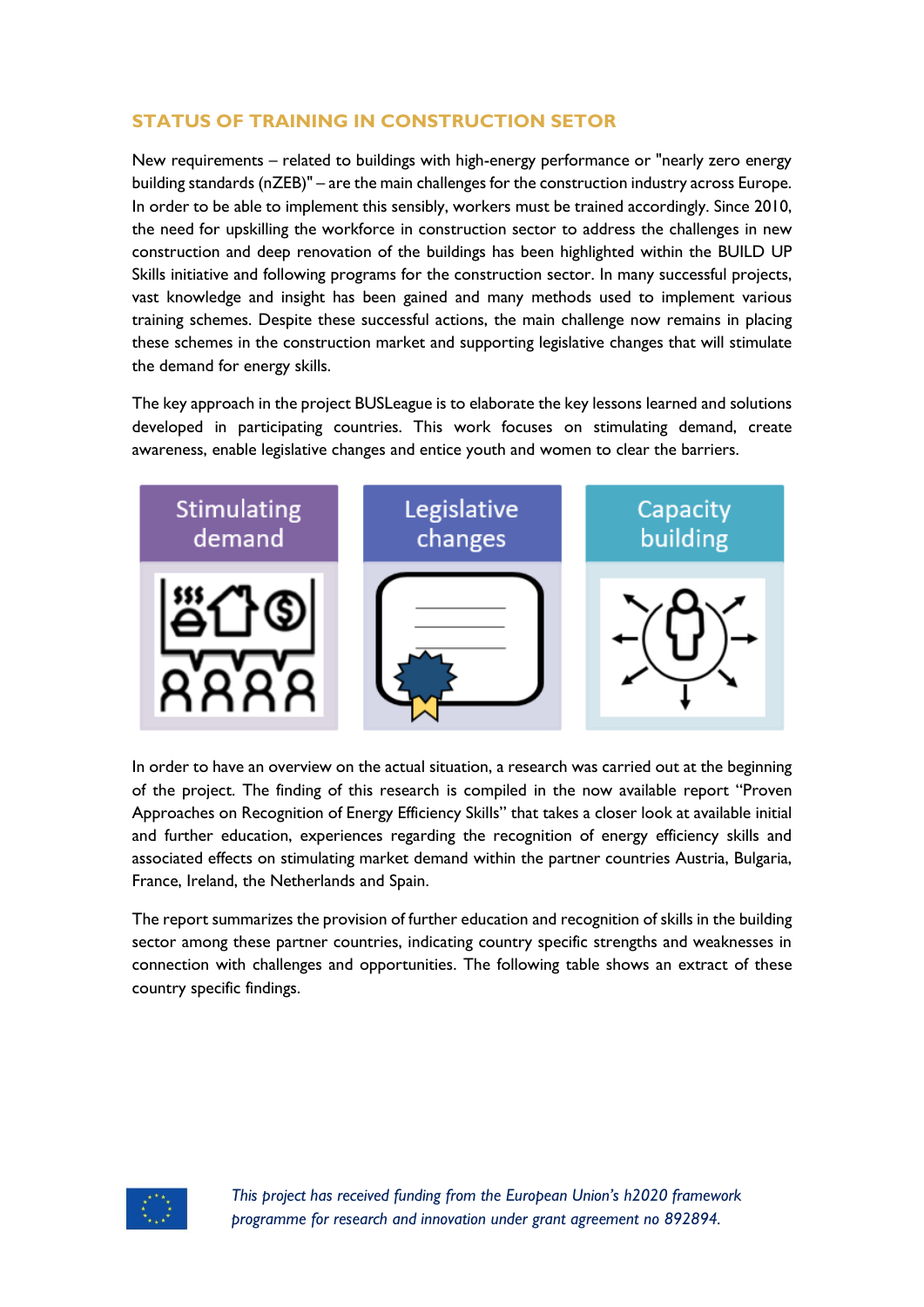|                    | <b>Strengths</b>                                                                                                                                                                                                                                                                     | <b>Weaknesses</b>                                                                                                                                                                                                                                    |
|--------------------|--------------------------------------------------------------------------------------------------------------------------------------------------------------------------------------------------------------------------------------------------------------------------------------|------------------------------------------------------------------------------------------------------------------------------------------------------------------------------------------------------------------------------------------------------|
| <b>Austria</b>     | · Dual education system<br>· Personal certification trainings on<br>highly efficient and renewable<br>energy systems are offered<br>$\ddots$                                                                                                                                         | • Hardly no recognition of upskilling<br>courses in the field of energy<br>efficiency and renewables<br>• No trans-national recognition of<br>upskilling courses in the field of<br>energy efficiency and renewables                                 |
| <b>Bulgaria</b>    | · International certification and<br>certification by product suppliers<br>possible and valued<br>• Trainings are flexible and have a<br>short duration, to meet the needs<br>of craftspeople (blended learning<br>approaches)<br>$\bullet$ $\ldots$                                 | · Qualification registers and Skill-<br>Passport are met with strong<br>resistance from the mainstream<br>construction sector<br>• Further education is not required by<br>the market<br>$\bullet$                                                   |
| <b>France</b>      | • The RGE certificate is required by<br>the market, as it enables its clients<br>to benefit from financial support<br>from the state<br>• The RGE certificate requires<br>compulsory further trainings<br>$\bullet$                                                                  | • Construction companies show little<br>willingness to provide further<br>education to their employees<br>• No trans-national recognition of<br>upskilling courses in the field of<br>energy efficiency and renewables<br>$\bullet$                  |
| <b>Ireland</b>     | • National Framework of<br>Qualifications provides a structure<br>to compare qualifications based on<br>nationally agreed standards<br>. Irish Qualifications Framework for<br>lifelong learning helps to compare<br>recognised qualifications in Ireland<br>with the rest of Europe | · Hardly<br>the<br>no<br>awareness<br>on<br>importance<br>of<br>cross-craft<br>understanding<br>• Users (homeowners and procurers)<br>cannot identify construction workers<br>who are upskilled in energy efficiency<br>topics<br>$\bullet$ $\ldots$ |
| <b>Netherlands</b> | · Well-developed national<br>recognition system on further<br>education (especially in the<br>installation sector)<br>• After the recognition of heat pump<br>trainings, nearly all regions wanted<br>an according training centre<br>$\bullet$                                      | • Only very few upskilling courses on<br>energy efficiency are obligatory by<br>law<br>• Further education is not required by<br>the market<br>$\bullet$                                                                                             |



*This project has received funding from the European Union's h2020 framework programme for research and innovation under grant agreement no 892894.*